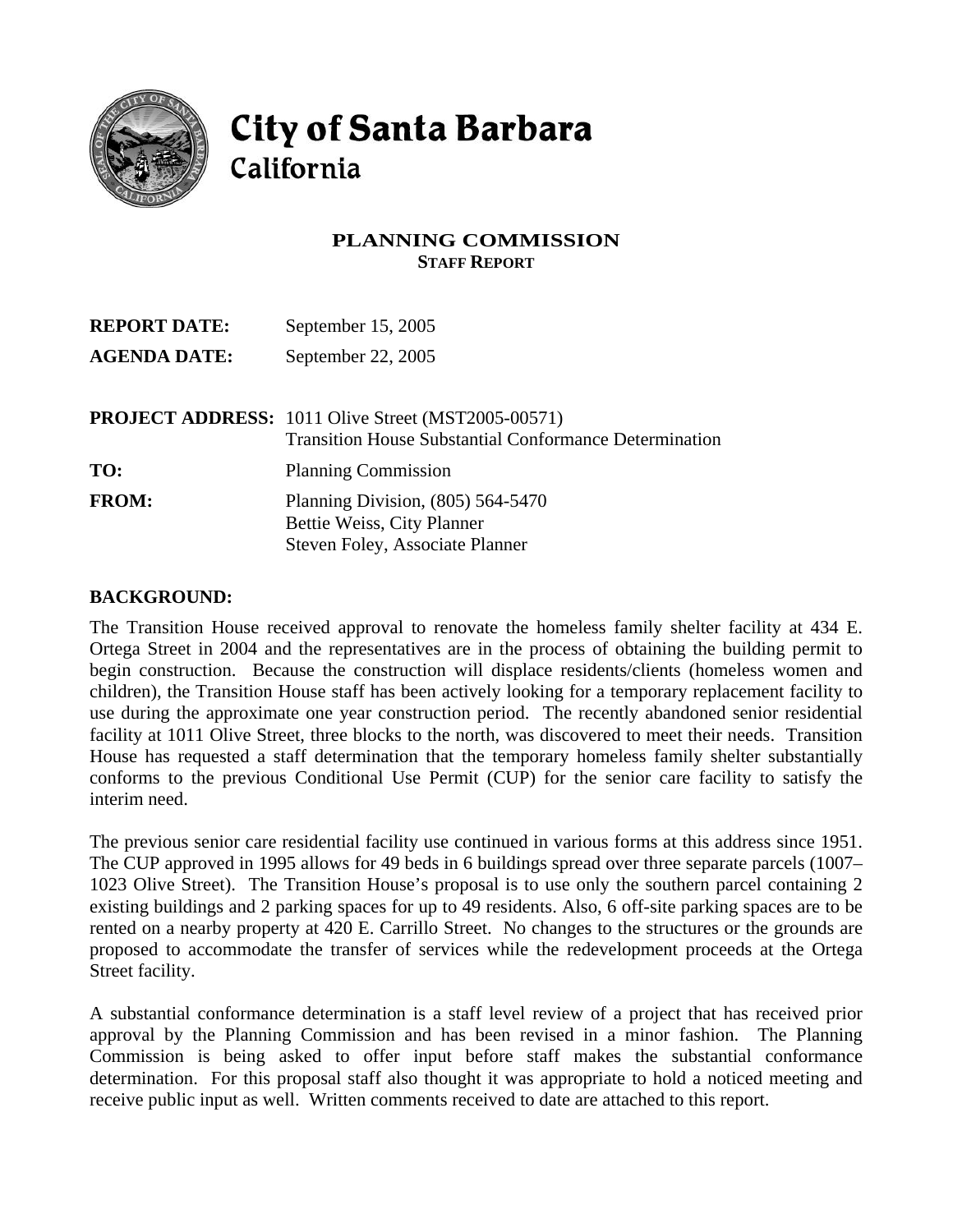Planning Commission Staff Report 1011 Olive Street – Transition House Substantial Conformance Discussion Septembre 15, 2005 Page 2

The question in this type of determination is whether the revised project is substantially consistent with the original Planning Commission approval. Once staff has received the Commission's input a determination will be made. If staff cannot make the finding of substantial conformance and the applicant still wishes to pursue the revised project, an application for an amendment to the approval must be filed.

### **DISCUSSION:**

As stated above the CUP for the senior care facility covers three separate parcels. The northern two parcels are now under separate ownership and city staff has discussed with the owner their intent to convert the buildings on the parcels back to conforming R-3 residential uses, including the provision of adequate parking on that site. No application has been received by the city but it would be reasonable to assume that the residential use would commence during the second half of the Transition House's proposed stay. The new owner of the property involved in this request has also begun discussions with City staff on his intent to develop the property with residential condominium units. The processing of that application is expected to begin shortly and may be completed during the time Transition House is using the site temporarily.

The residential densities of the properties involved are not affected by the prior CUP or this proposal. However, basic density allowances are provided for information as to what would normally be allowed on these sites and may be expected for future development for the neighborhood. The neighboring property at 1007 Olive Street consists of approximately 15,400 square feet of lot area and this could allow 6 two-bedroom units. The project site is 17,646 square feet and could allow 7 two-bedroom units.

Transition House proposes to use the southern parcel portion of the site that was also encompassed by the senior care facility CUP. A parking study conducted for the transition house at 434 E. Ortega for 70 persons specified a maximum space need of 8 spaces. The proposed use will not cause an increase in demand for parking or loading space in the immediate area because the proposed use as a homeless family shelter has a very low demand for required parking. Adequate parking is proposed, 2 spaces onsite and 6 spaces at 420 E. Carrillo Street (approximately 250 feet to the south), and this will meet the 8 space demand.

City Transportation staff found that because Transition House would serve 49 guests instead of the 70 guests that the Ortega Street facility accommodates, and the 8 spaces required for the Ortega Facility would easily accommodate the need at this site. Also, the highest on-street parking impact in the neighborhood is during school hours when Santa Barbara High School students park at the end of Carrillo Street due to the school access at the end of the street. The school hours coincide with when the Transition House is unoccupied with the exception of one maintenance worker. Transition House's parking need is primarily at night and weekends when the guests are present. In the event that a guest was to park on street, these hours would least impact neighborhood parking. Therefore, no parking impact is foreseen.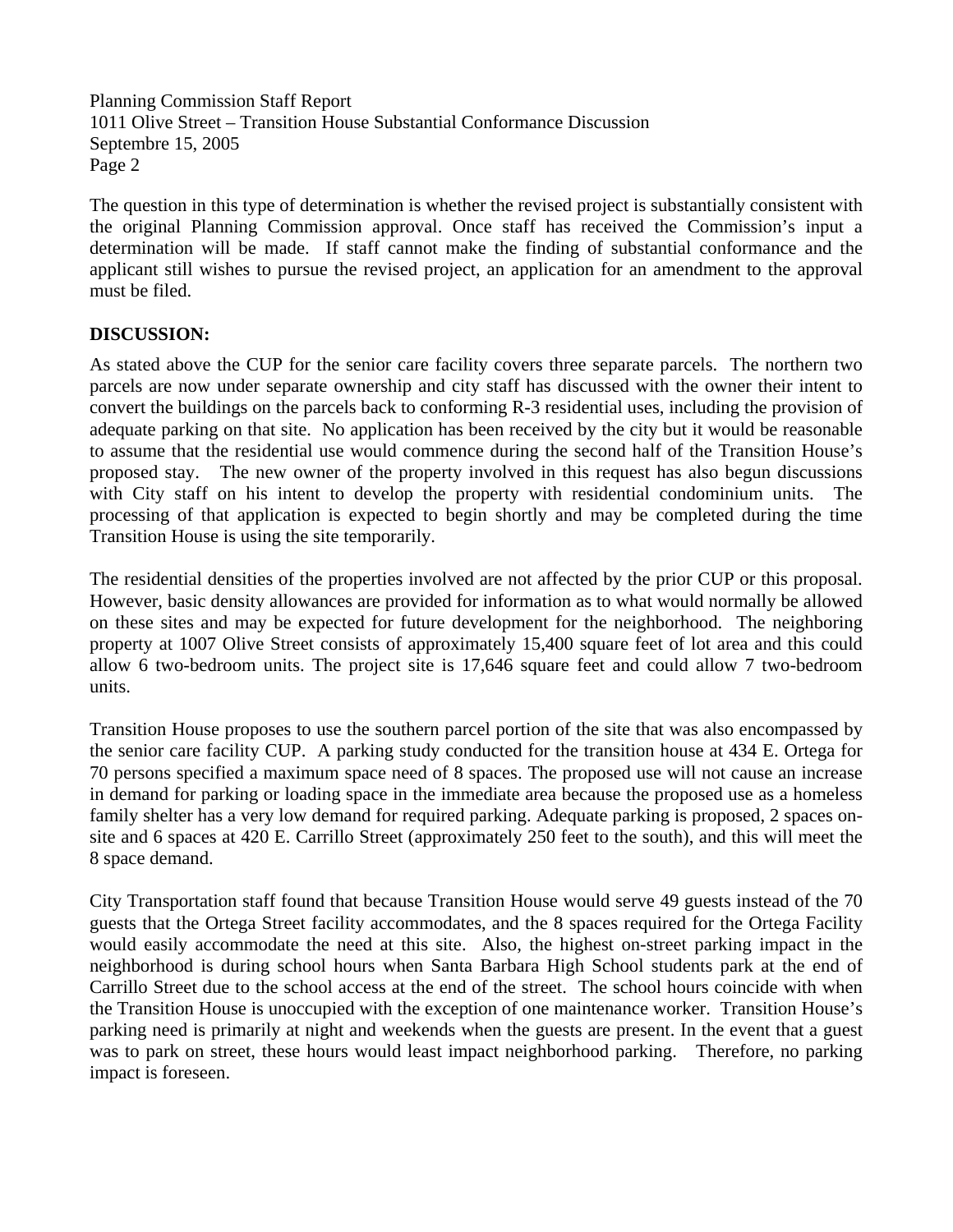### Planning Commission Staff Report 1011 Olive Street – Transition House Substantial Conformance Discussion Septembre 15, 2005 Page 3

The previous residential use of the property by senior residents and the proposed use for homeless families in need of temporary shelter are similar including parking needs and intensity of use. Both residential uses involve group living with congregate meal services. Both uses experience limited visitors. It is expected that staff and volunteer related activities for the Transition House will be less than the prior use as only one maintenance person will be there during the day (see project description).

The following table compares the previous senior care facility to the proposed homeless family facility.

|                                | 1011 Olive (previous)                                                                                                                 | 1011 Olive (proposed)                                                             |
|--------------------------------|---------------------------------------------------------------------------------------------------------------------------------------|-----------------------------------------------------------------------------------|
|                                | $(029-222-012)$                                                                                                                       | $(029-222-012)$                                                                   |
| <b>Use</b>                     | 49 bed senior residential facility                                                                                                    | 49 bed homeless family facility                                                   |
|                                |                                                                                                                                       |                                                                                   |
| <b>Operation</b>               | 24 hour residence                                                                                                                     | 5:30 pm to 8:00 am weekdays,                                                      |
| <b>Hours</b>                   |                                                                                                                                       | 24 hours from $5:30$ pm Friday to $8:00$<br>am Monday                             |
| <b>Parking</b>                 | 2 spaces (modification granted for 10<br>spaces for a larger facility covering<br>three separate contiguous parcels)                  | 2 spaces on site, 6 spaces located at 420<br>E. Carrillo                          |
| <b>Parcel</b><br><b>Size</b>   | $17,646$ sf                                                                                                                           | No Change                                                                         |
| <b>Building</b><br><b>Size</b> | 8,534 sf (front single story building $=$<br>2,607 sf; rear two story building $=$<br>5,479 sf; rear single story building 448<br>sf) | 8,086 sf (Transition House will not use<br>the 448 sf rear single story building) |
| Zone<br><b>District</b>        | Zone: $C-2/R-3$                                                                                                                       | No Change                                                                         |

### **CONCLUSION:**

The Housing Element calls for programs and efforts to provide shelter and services to the homeless and to prevent homelessness, and the Redevelopment Agency has funded a range of transitional housing opportunities including the 70 bed facility at 434 E. Ortega. Both the prior residential use and the proposed temporary use are similar in their low intensity of use.

The Transition house has had two different facilities in the general area on East Ortega Street since 1986. The Transition House has had an exceptionally good record for the operation of these facilities. The proposed temporary facility would continue to provide this community benefit by offering shelter to a portion of the families in need.

Staff's position is that the parking modifications granted to the senior residential care facility and the